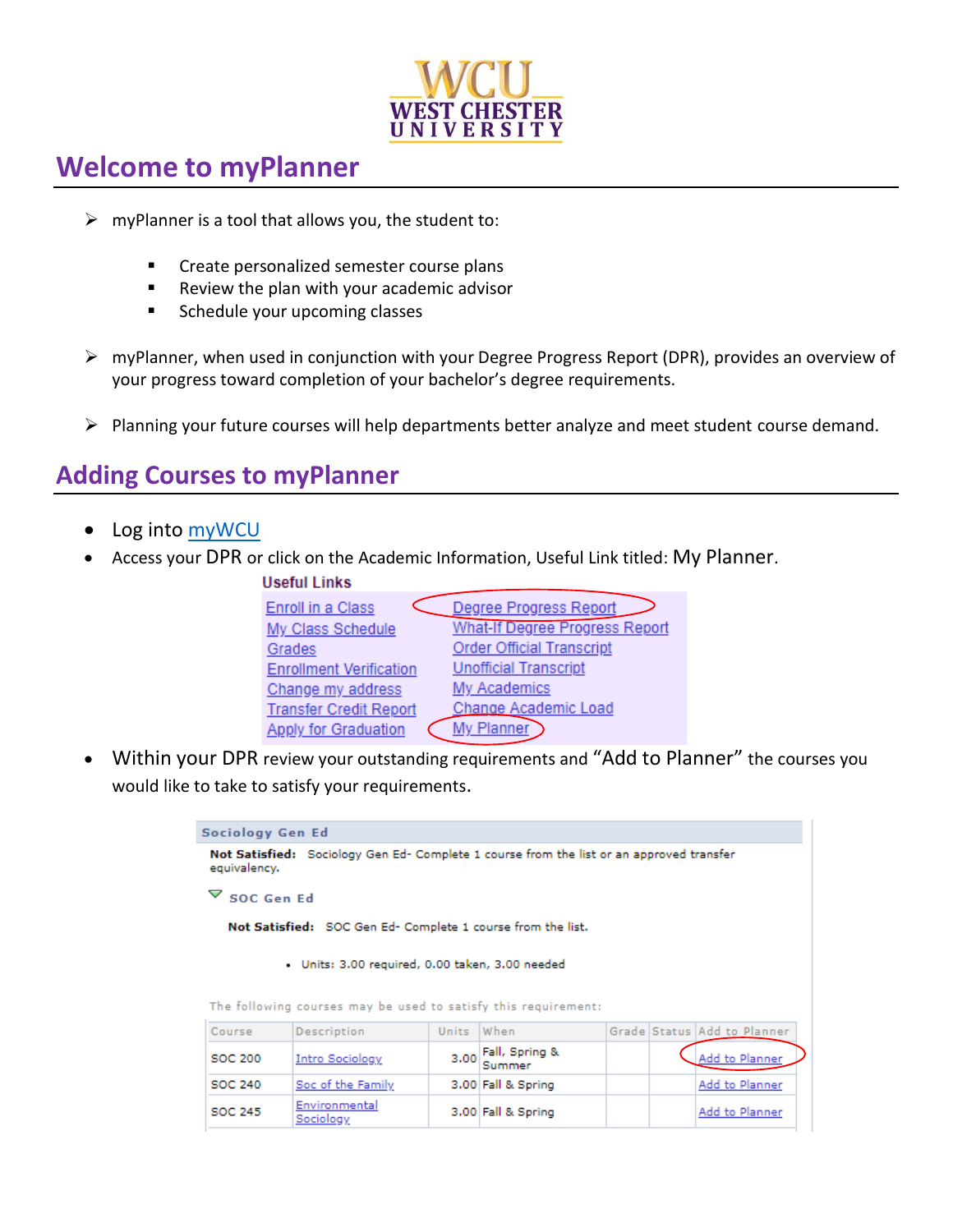

• Within myPlanner select the option "Plan By My Requirements", which links to your DPR.

Add courses to Planner using: **BROWSE COURSE CATALOG** PLAN BY MY REQUIREMENTS

• "Add to Planner" the courses you would like to take to satisfy your degree requirements.

|                |                           |            | The following courses may be used to satisfy this requirement: |  |                             |
|----------------|---------------------------|------------|----------------------------------------------------------------|--|-----------------------------|
| Course         | Description               | Units When |                                                                |  | Grade Status Add to Planner |
| <b>BIO 100</b> | <b>Basic Biol Science</b> |            | 3.00 Fall, Spring &                                            |  | Add to Planner              |
| <b>BIO 110</b> | General Biology           |            | 3.00 Fall, Spring &                                            |  | Add to Planner              |

## **Planning Courses by Semester**

 $\overline{a}$  $\sim$   $\sim$ 

- Within myPlanner assign each "Unassigned Course" to a specific term.
	- o Click the box to select the course, identify a term from the drop down, and click "Move".

| V Unassigned Courses |                               |      |                                |            |        |
|----------------------|-------------------------------|------|--------------------------------|------------|--------|
| Select Course        | <b>Description</b>            |      | <b>Units Typically Offered</b> | <b>Reg</b> | Delete |
| <b>BIO 100</b>       | <b>Basic Biol Science</b>     | 3.00 | Fall, Spring & Summer          | 0          |        |
| CRJ 366              | Forensic Mental Hith          | 3.00 | Fall & Spring                  | A          | fi     |
| <b>FLM 200</b>       | Intro to Film                 | 3.00 |                                | A          |        |
|                      |                               |      |                                |            |        |
|                      | Move selected courses to Term |      | Fall 2019                      |            | move   |

o Take into consideration the ordering of courses that have pre-requisites.

|  | Unassigned Courses |                    |     |      |                                  |                   |
|--|--------------------|--------------------|-----|------|----------------------------------|-------------------|
|  | Select   Course    | <b>Description</b> |     |      | / Prereq Units Typically Offered | <b>Rea</b> Delete |
|  | <b>WRT 200</b>     | Critical Writing   | yes | 3.00 | Fall, Spring & Summer            |                   |

# **Scheduling Courses from myPlanner**

• Click "Enroll in a Class" and select the appropriate term.

#### **Useful Links**

Enroll in a Class My Class Schedule Grades **Enrollment Verification** Change my address **Transfer Credit Report** Apply for Graduation

Degree Progress Report What-If Degree Progress Report Order Official Transcript **Unofficial Transcript** My Academics Change Academic Load My Planner

| Select a term then select Continue. |               |                                |
|-------------------------------------|---------------|--------------------------------|
| <b>Term</b>                         | Career        | <b>Institution</b>             |
| <b>Fall 2018</b>                    | Undergraduate | <b>West Chester University</b> |
| 2018/2019 Winter Session            | Undergraduate | West Chester University        |
| Spring 2019                         | Undergraduate | West Chester University        |
|                                     |               |                                |
|                                     |               | CONTINUE                       |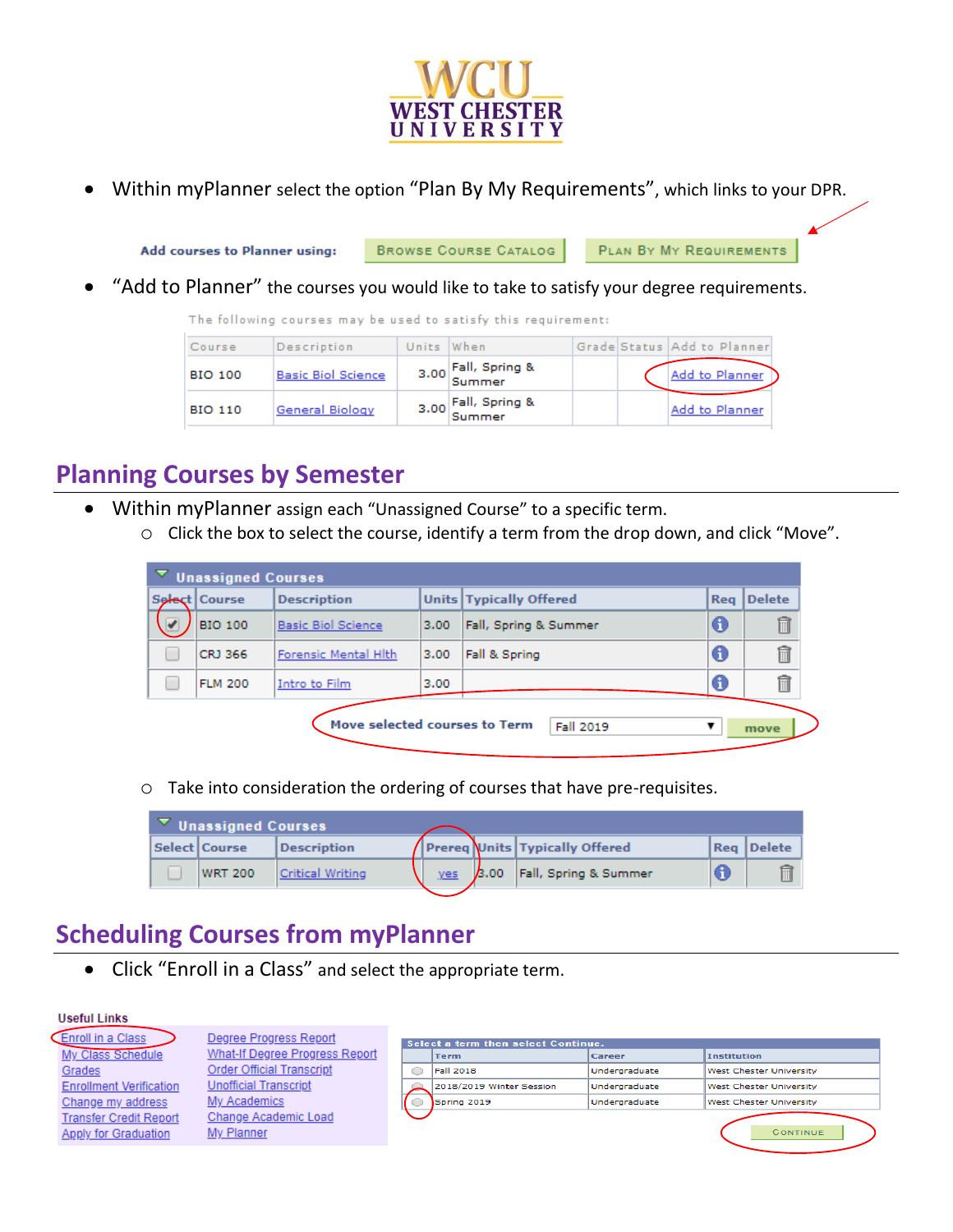

• Find classes from myPlanner by selecting "My Planner" and then clicking "Search".

| 1. Select classes to add                                                                                                                             |                                             |                |                       |                                       |                                                  |   |
|------------------------------------------------------------------------------------------------------------------------------------------------------|---------------------------------------------|----------------|-----------------------|---------------------------------------|--------------------------------------------------|---|
| To select classes for another term, select the term and select Change. When you are<br>satisfied with your class selections, proceed to step 2 of 3. |                                             |                |                       |                                       |                                                  |   |
| Spring 2019   Undergraduate   West Chester University                                                                                                |                                             |                |                       |                                       | change term                                      |   |
| Your current intended enrollment load 12+ credits - Full-Time                                                                                        |                                             |                |                       | Click Here to Change Load             |                                                  |   |
|                                                                                                                                                      |                                             | Open           | $\blacksquare$ Closed |                                       | A Wait List                                      |   |
| <b>Add to Tentative</b>                                                                                                                              |                                             |                |                       |                                       |                                                  |   |
| Classes:                                                                                                                                             | <b>Spring 2019 Tentative Classes</b>        |                |                       |                                       |                                                  |   |
| <b>Enter Class Nbr</b><br>enter                                                                                                                      |                                             | <b>Session</b> | Capacity              | <b>Enrollment</b> Enrollment<br>Total | <b>Total</b><br><b>Available</b><br><b>Seats</b> |   |
| <b>Find Classes</b><br>Class Search                                                                                                                  | You have no<br><b>Tentative</b><br>Classes. |                | o                     | n                                     |                                                  | o |
| (e) My Planner<br>search                                                                                                                             |                                             |                |                       |                                       |                                                  |   |
|                                                                                                                                                      |                                             |                |                       |                                       |                                                  |   |

• Select courses from those that have been planned for that term to see what sections/times are available.

### **Add Classes**



## **Search from My Planner**

Spring 2019 | Undergraduate | West Chester University

#### Return to 1. Select classes to add

| Spring 2019    |                                 |              |                              |               |  |
|----------------|---------------------------------|--------------|------------------------------|---------------|--|
| <b>Course</b>  | <b>Description</b>              | <b>Units</b> | <b>Term Status</b>           | <b>Select</b> |  |
| <b>PSY 100</b> | <b>Intro Psychology</b>         | 3.00         | Classes available this term. | select        |  |
| <b>ECO 111</b> | Prin of Econ Macro              | 3.00         | Classes available this term. | select        |  |
| CRJ 210        | <b>Theories Crime/Del</b>       | 3.00         | Classes available this term. | select        |  |
| <b>LIT 100</b> | Popular Culture: Reading Cultur | 3.00         | Classes available this term. | select        |  |

• Select a section from those available.